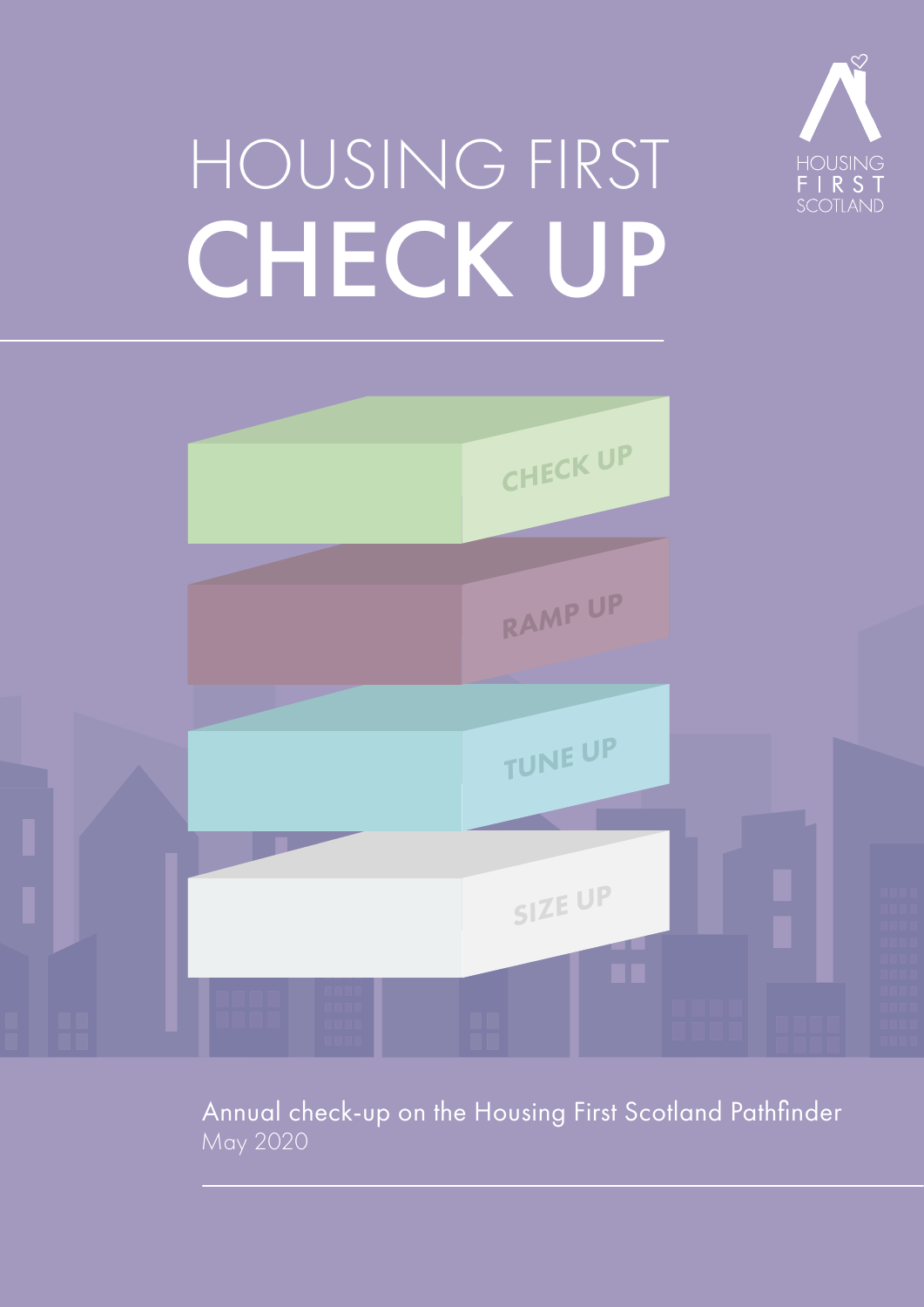# Housing First is normal, it's fairer, it works – and we all benefit.

### **16a Adelphi Centre, 12 Commercial Road, Glasgow G5 0PQ. CEO 0141 420 7272 | www.housingfirst.scot | housingfirst@homelessnetwork.scot**

When the Housing First Pathfinder was officially launched in April 2019 none of us could have imagined the position in which we would find ourselves one year on.

The pandemic has been a stress test on the Housing First Scotland Pathfinder, and at the time of writing we do not know what the full impact will be. The report captures 12 months of hard work, learning and progress that preceded the current health emergency.

We are grateful particularly to the tenants, adapting and striving to build and live their lives in safe and settled homes. Our funders, Scottish Government, Social Bite and Merchants House Glasgow, also deserve our warmest appreciation for their continued belief and commitment to a model that the evidence tells us works, as do Corra Foundation and Homeless Network Scotland for governance and financial management.

I wish to take this opportunity to thank all those who have contributed to the success of the programme in its first full year. Work that continues in the midst of these exceptional circumstances, moves us closer to a solution that addresses the most acute forms of homelessness. And of course, the inspiring Pathfinders in Aberdeen, Aberdeenshire, Dundee, Edinburgh, Glasgow, and Stirling, delivered on the ground in consortia led by Aberdeen Cyrenians, Transform Community Development, Cyrenians, Turning Point Scotland and Loretto Care. The work you have done and continue to do is remarkable and game-changing; thank you.

# WELCOME

# Sir Andrew Cubie Chair of the Housing First Scotland Advisory Group

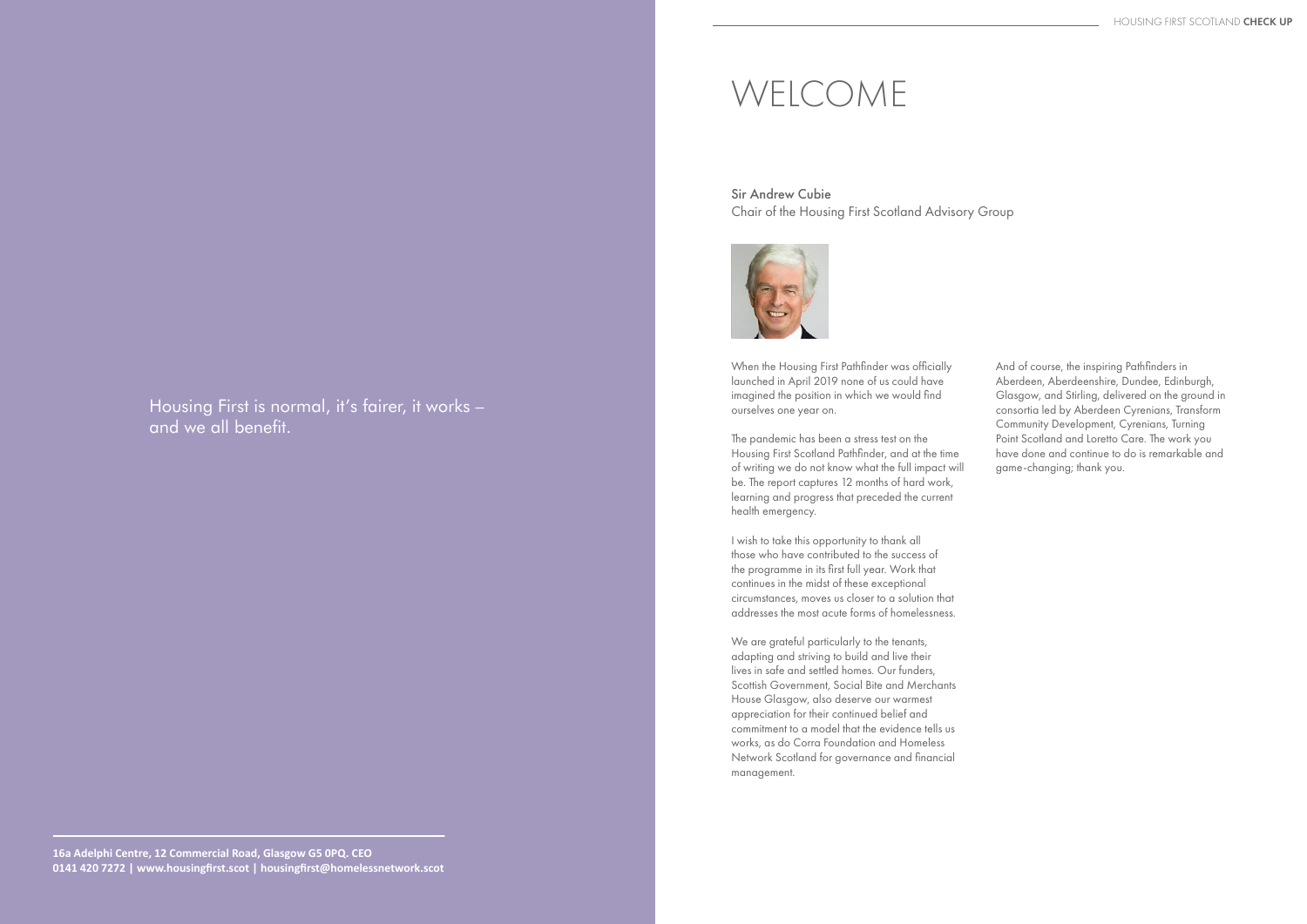Covid-19 has brought into focus a little of what it must feel like when shortages, uncertainty and isolation is normal life. This unfairness is what Housing First seeks to redress because what sits behind it is a rapid, highly bespoke, discreet, and respectful response – and it is working.

From the point when cross-party support was secured in the Scottish Parliament for the measures now being rolled out across Scotland, steady progress has been delivered. This forward movement has been painstaking, at times exposing barriers taken root over many years, blocking progress and innovation.

But it is the resolute cross-sector partnerships that have been especially striking, building trust, and improving local landscapes so that more people can get home. Covid-19 will transform these landscapes again, and in ways that are not all yet clear.

And as we enter into the second year of the pathfinder, our focus switches to how Housing First in Scotland can recover and continue to thrive after the pandemic eases – and beyond the duration of the pathfinder.

The method agreed in 2018 for how we do that doesn't change - first, prevent a person or family from becoming homeless: if they do, provide rapid rehousing for most people into ordinary housing in a community. Reduce time spent in all forms of temporary accommodation, and redress multiple disadvantages with Housing First.

# WELCOME

Maggie Brunjes Chief Executive of Homeless Network Scotland



• Goal 1: Increase the number of people moving into their own safe, secure home

- 1. Looking Back: a legacy to be proud of
- 2. Annual Check-Up 2019-20
	- Who benefited from Housing First?
	-
	- Goal 2: Reduce the time taken for people to move into their own homes
	- Goal 3: Increase tenancy sustainment and reduce repeat homelessness
- 3. Our Spend
- 4. Our Learning
	- What we're most proud of
	- What we've been most challenged by
- 5. Going Forward
	- Five steps to a Housing First Scotland
	- Changing a system

# HOUSING FIRST CHECK UP

# **CONTENTS**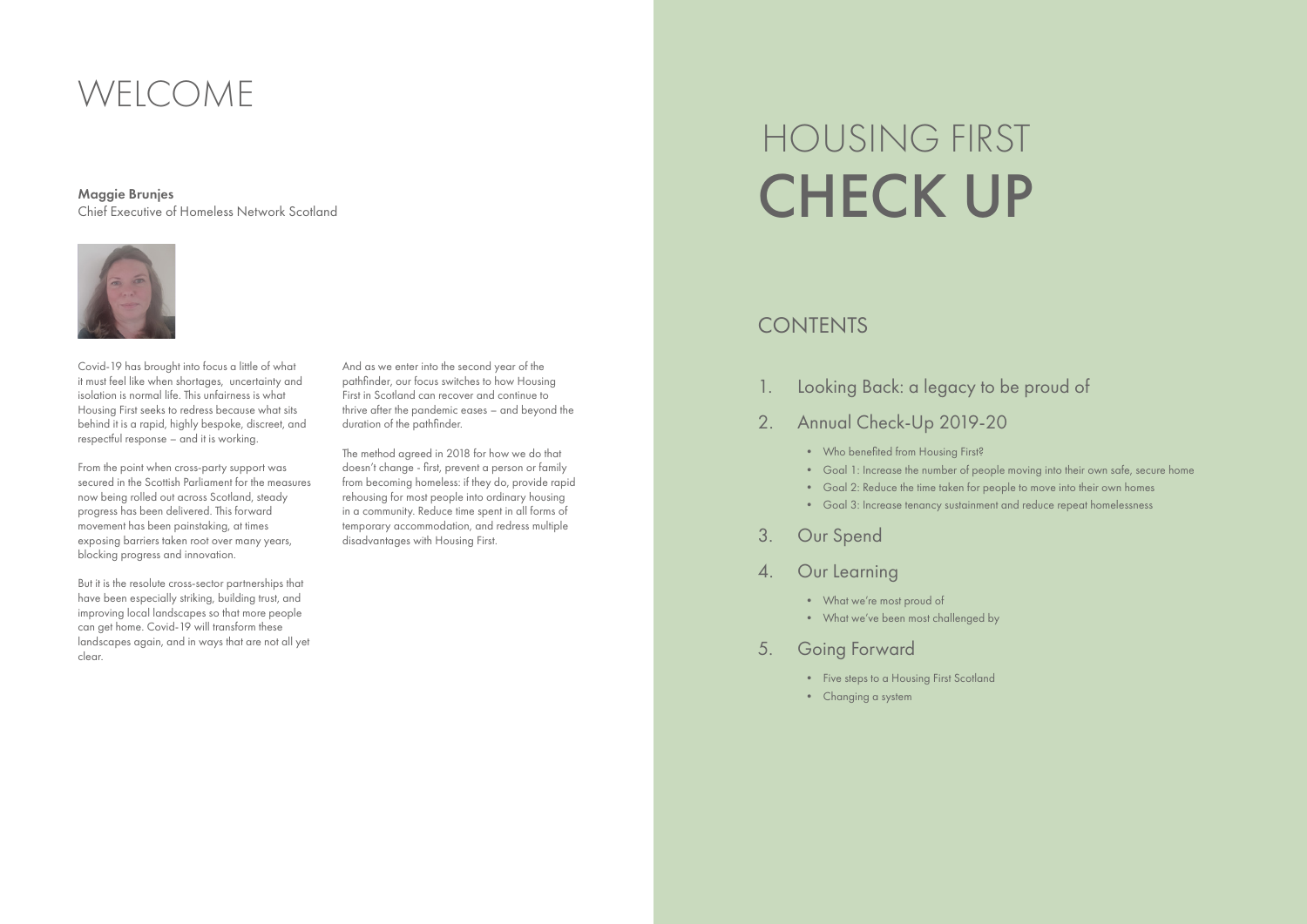

Housing First offers housing as a basic human right, not as some kind of reward or prize for good behaviour, or compliance, or having to prove one is worthy. It's a person-centered support services approach and has produced significant positive outcomes in several randomized control research trials. Today Housing First can be seen working in Canada, the USA, New Zealand, several EU countries, and now, here in Scotland. What I find so encouraging about Scotland's approach to date is how closely it aligns to the original principles of choice, fairness, and wrap-around support. With this approach, an end to the most visible and acute forms of homelessness in Scotland once and for all is achievable.

Dr Sam Tsemberis

Pathways to Housing speaking ahead of the 2019 Housing First Scotland Conference

Housing First was developed by Dr Sam Tsemberis in New York in the early 1990s aimed at people who were homeless and experiencing mental ill health.

The target populations later expanded to embrace people making long stays in homelessness shelters and those at risk of homelessness discharged from psychiatric care, or from prison. It was the opposite of how rough sleeping had been responded to previously, and most importantly, it worked.

The next decade and evidence was also starting to come out of Finland that something remarkable was taking place. The Finnish Housing First approach was introduced in 2007 and government policies have been based on the Housing First approach since 2008. Significant investments in new housing construction and renovation, as well as more people on the frontline in order to people with the highest needs, have been implemented as part of a €78m programme and by 2020 is the only European country in which homelessness is falling.

### *And in Scotland?*

In the summer of 2020, Turning Point Scotland will mark ten years since the Housing First Pilot was launched in Glasgow, the first not only in Scotland but in the UK. Ian Irvine was the change-maker, a colleague from Turning Point Scotland and Board Member of Homeless Network Scotland who studied Housing First as part of a travel scholarship with the Winston Churchill Memorial Trust.

# LOOKING BACK a legacy to be proud of 1

Reaching the first birthday of a pathfinder to scale up Housing First across 6 local authority areas for the first time is an important milestone. It is also a moment built on a foundation laid by many people who have been sizing up the potential of Housing First for a decade in Scotland.

In Glasgow, early discussions identified that the pattern of homelessness and addiction in the city could make it suitable as a test bed for Housing First. Wheatley Group got on board along with Queens Cross, New Gorbals, Southside, Thenue and Govan Housing Associations plus NG homes, all helping to make it happen. An evaluation carried out by Heriot-Watt University demonstrated significant success, and this led Renfrewshire and East Dunbartonshire councils to establish local projects with a partnership also formed in Aberdeenshire to consider rural application. Rock Trust joined Almond Housing Association to pilot an approach for young people in West Lothian. Homeless Network Scotland and Crisis got alongside Homes for Good, Glasgow City Mission and Simon Community Scotland to test delivery in the Private Rented Sector.

### *From Pilot to Pathfinder*

The Scottish Parliament's Local Government & Communities Committee, followed by the Homelessness and Rough Sleeping Action Group in 2018, asserted a housing-led approach as a cornerstone recommendation for ending homelessness including Housing First. Scotland's Housing First Pathfinder was starting to take shape, designed to be a litmus test for how this approach could work in all 32 local authorities as the default response to homelessness with complex needs.

Social Bite took the decision to target their fundraising efforts at Housing First, following their successful Sleep In The Park event. The Merchants House of Glasgow applied targeted, local funding to help alleviate rough sleeping in the city and when the Scottish Government came on board, weaving Housing First into its £50m Ending Homeless Together Action Plan, the scene was set.

The Pathfinder began accommodating people in Glasgow in 2018, launching officially in April of the following year.

This project signifies the dawning of a new era in how Scotland responds to the systemic issue of homelessness. The project's wider goal is to act as a catalyst for the adoption of Housing First across all 32 Scottish local authorities, so it becomes the default solution to tackling the systemic issue of homelessness. We aim to cause a structural shift away from the use of unsuitable temporary accommodation that perpetuates repeat homelessness, towards people being housed as quickly as possible in permanent homes with appropriate wraparound support.



Josh Littlejohn Social Bite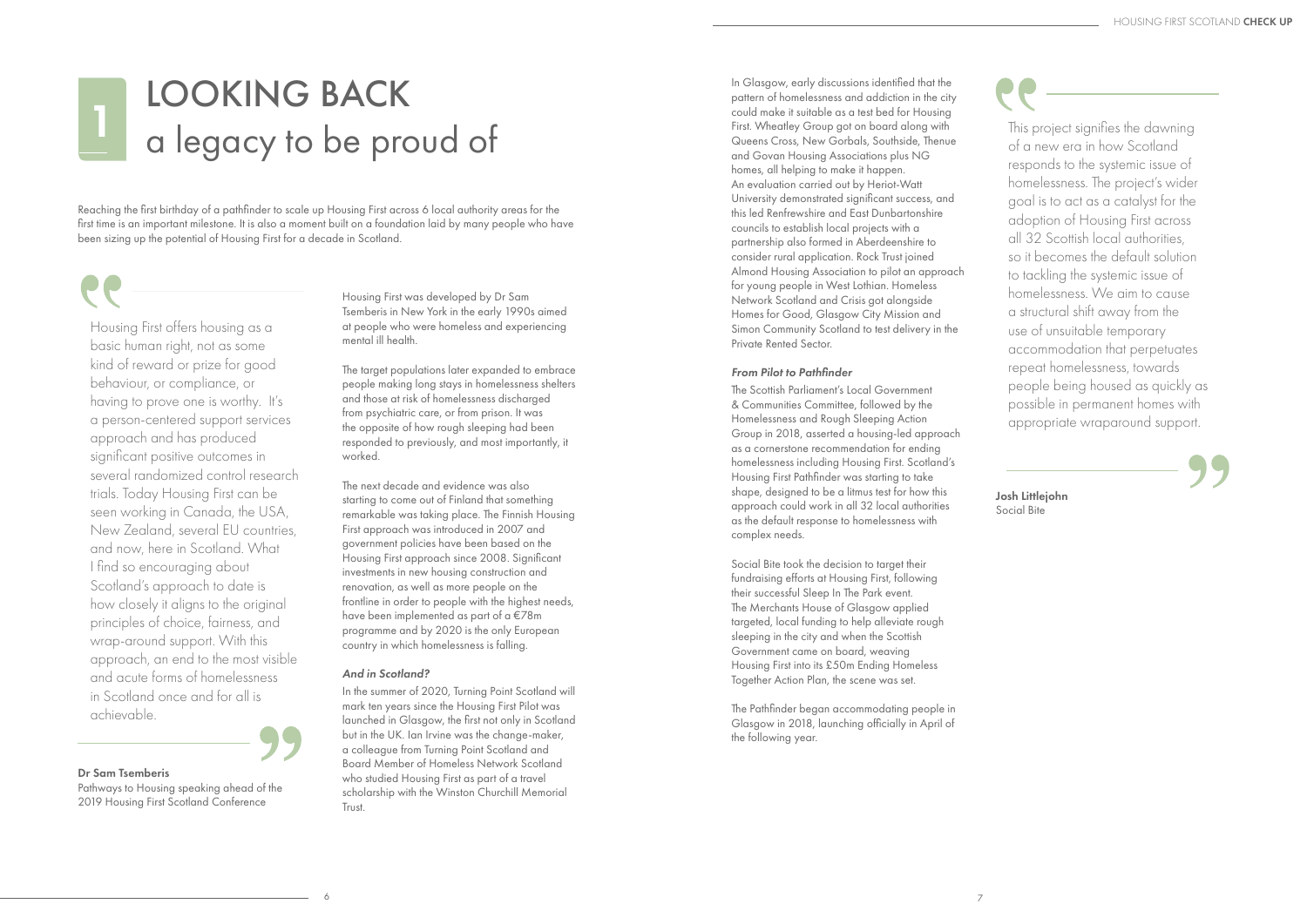

This annual check-up provides a summary of who has benefited from Housing First so far, and the progress made against 3 measurable goals that the pathfinder has been working toward:

- Goal 1 Increase the number of people moving into their own safe, secure home
- Goal 2 Reduce the time taken for people to move into their own homes
- Goal 3 Increase tenancy sustainment and reduce repeat homelessness

# ANNUAL CHECK UP 2019-20 2

Scotland's Housing First pathfinder will be independently evaluated by Heriot-Watt university who will review and report on the process adopted, the outcomes achieved, and the cost benefit delivered.

### *Who benefited from Housing First?*

The people most likely to benefit from Housing First in Scotland largely align with the experiences of severe and multiple disadvantage discussed in the Hard Edges Scotland report: overlapping experiences of homelessness, offending, substance dependency.

White Scottish men between the ages of 26 and 49 are most likely to benefit from Housing First\*

With the local assessment and referral processes prioritising people experiencing severe and multiple disadvantage, we have compared the demographics of Housing First tenants with the Hard Edges population:

| What Hard Edges report told us                                                                                                                      | Who has benefited from Scotland's<br>Housing First Pathfinder? |                                                                                                                                       |  |
|-----------------------------------------------------------------------------------------------------------------------------------------------------|----------------------------------------------------------------|---------------------------------------------------------------------------------------------------------------------------------------|--|
| That those who will benefit most from Housing<br>First are more likely to be male.                                                                  | Gender                                                         | $\bullet$ 69% male<br>$\bullet$ 30% female<br>• 1% transgender                                                                        |  |
| That those who will benefit most from Housing<br>First are more likely to be in the lower to<br>middle age ranges, with few under 25 or over<br>65. | Age                                                            | • 8% under 25<br>$\bullet$ 74% 26-49<br>$\bullet$ 17% 50-64<br>• $1\%65+$                                                             |  |
| That the overwhelming majority of people who<br>will benefit most from Housing First will be<br><b>White Scottish</b>                               | <b>Ethnicity</b>                                               | Vast majority White Scottish (90+%)<br>Small numbers White Other British,<br>White European, Mixed Race and<br><b>Gypsy Traveller</b> |  |

*\*Data from Hard Edges by Lankelly Chase*

# Previous Accommodation Before Housing First Tenancy

People often have cycles of experiences of rough sleeping, sofa surfing and temporary 'homeless' accommodation.



# Who Benefited From Housing First?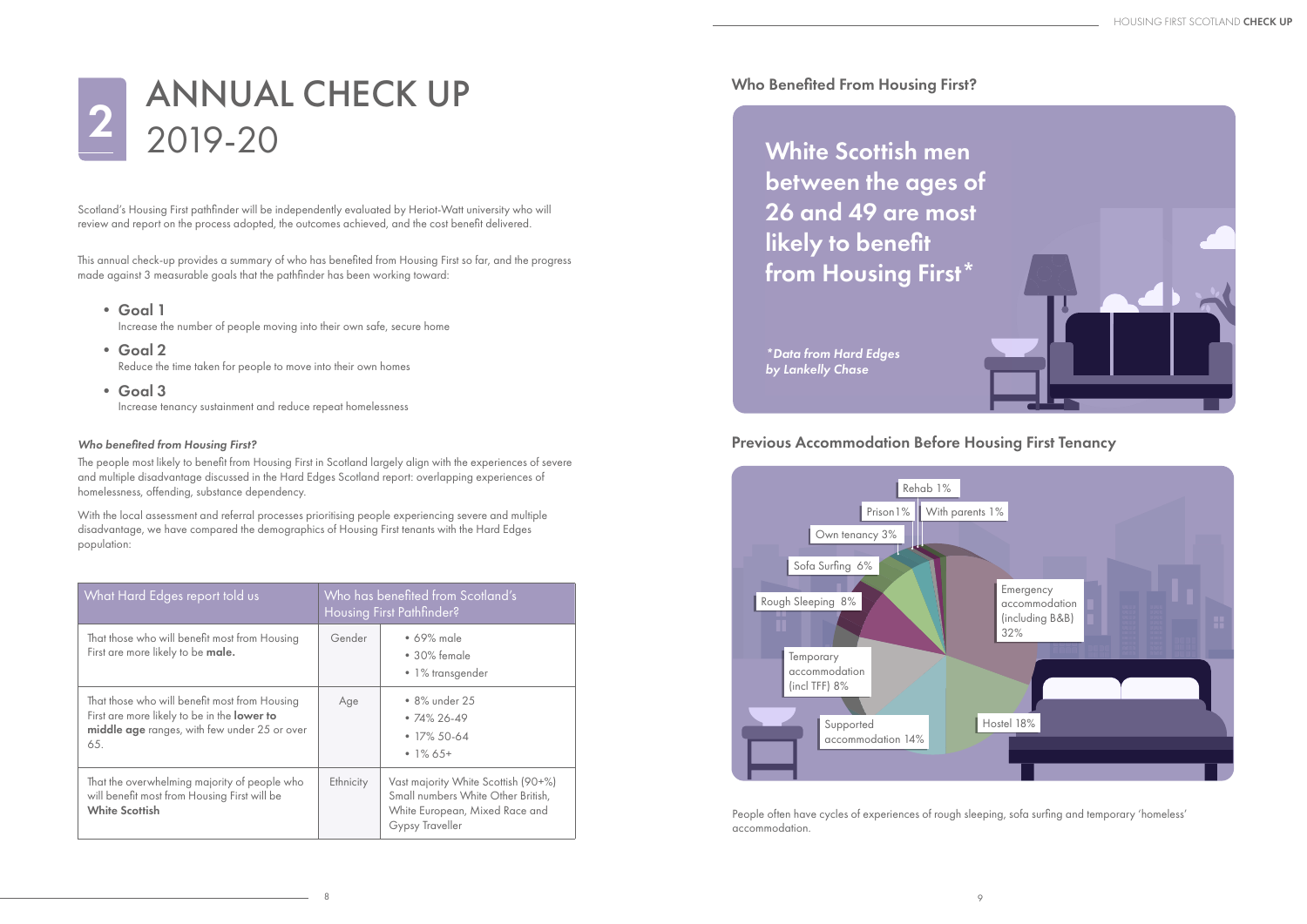The international evidence base supporting Housing First is overwhelming. While no one approach will ever suit everyone, there can be no doubt that Housing First is the best possible way to help the great majority of homeless people with complex needs. What is critical now is to use this game-changing opportunity to structurally embed Housing First as the 'default option' for homeless people with complex needs across Scotland. There will be vital lessons here too for the rest of the UK."

Professor Suzanne Fitzpatrick I-SPHERE at Heriot-Watt University

# GOAL 1

Increase the number of people moving into their own safe, secure homes

 $\left( 0\right)$ 

# Summary

Our purpose is to learn about how Housing First can be scaled up in a diverse range of situations across Scotland, and what particular challenges emerge as we aim to continually increase the pace month on month, quarter on quarter, year on year.

Scotland's Housing First Pathfinder aims to support as many people as possible into their own safe, secure home across local communities by 2021, with housing capacity pledged and funding available for more than 800 tenancies.

By March 2020 252 new tenancies had started as part of the Pathfinder

With a  $92\%$  tenancy sustainment rate

As we do this, we are looking to learn from the delivery of Housing First across a range of different housing market environments. From the experiences of one of Europe's largest social housing stock transfers, in Glasgow, also taking into consideration choice based letting, common housing registers and traditional allocations policies.

# Key Points

- By the end of March 2020, 252 new tenancies had started as part of the Pathfinder, with 232 people remaining in their new home. With a 92% tenancy sustainment rate so far, this compares very favourably to European and other international models.
- The average number of new monthly tenancies during January to March 2020 (20) is more than double the average starting during the same quarter in 2019 (9), with Glasgow and Dundee seeing the quickest sustained increases in new tenancies starting over the period.
- The time taken for 50 people to move into their new homes continues to reduce 70% reduction from 1st block of 50 tenancies to 5th block of 50 tenancies (209 days to 62 days)

# Tenancies rates fluctuate across the five Pathfinder areas

# Housing First increases the number of people securing safe homes



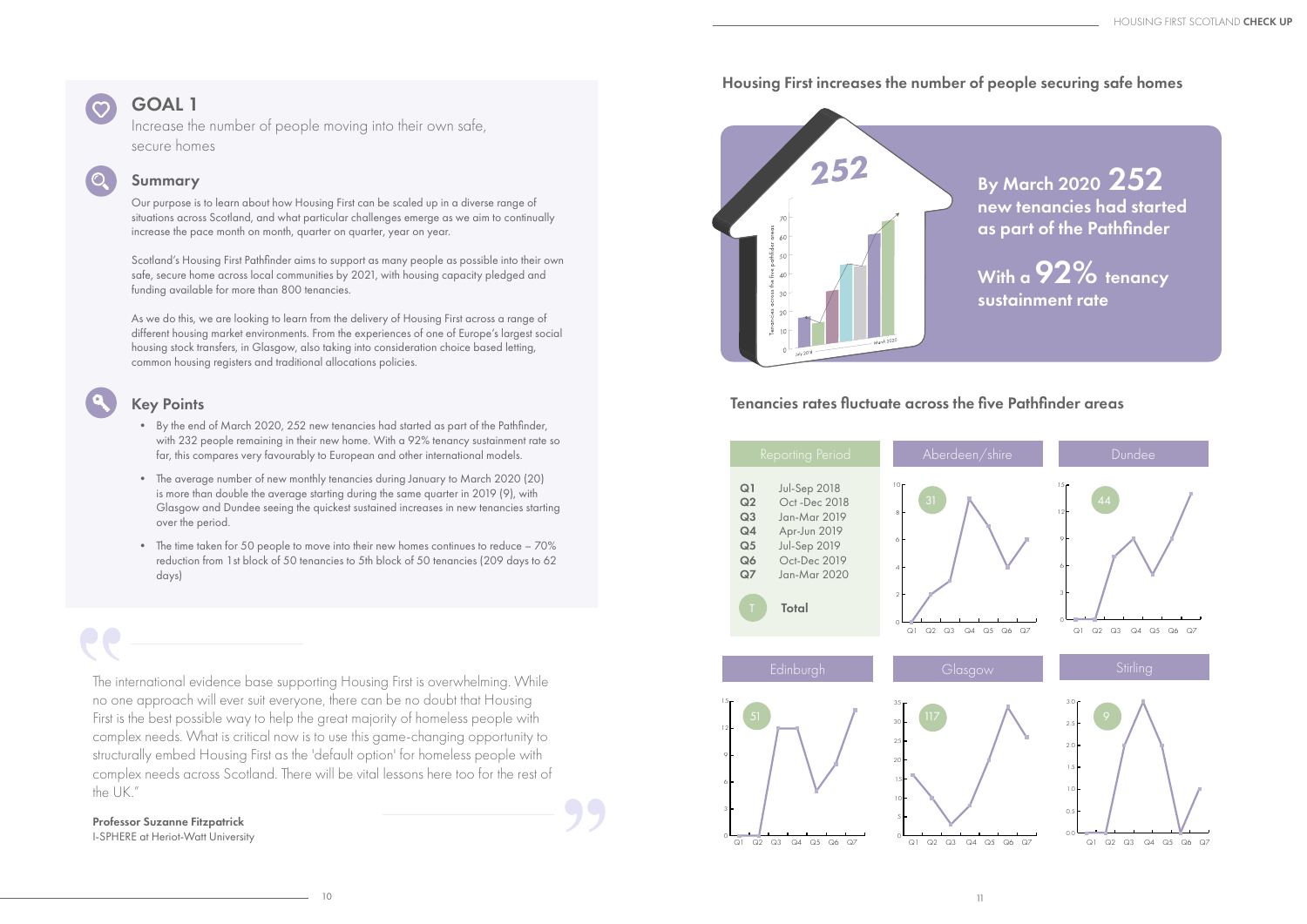# Housing First is decreasing the time to move in to homes

The current Coronavirus has made it crystal clear that the only sustainable solution to homelessness is permanent housing with Housing First. Whatever obstacles and challenges we may come across we have to continue to work together to end homelessness without any hesitation. In this work we need beacons of hope like the Pathfinder. The work done in Scotland to upscale Housing First is an inspirational example for many countries."

Goal 2  $\overline{\mathcal{O}}$ 

 $\overline{O}$ 

Juha Kaakinen CEO of Y-Foundation

| <b>Tenancies</b> | <b>Number of days</b>         |  |
|------------------|-------------------------------|--|
| $1 - 50$         | 209 days                      |  |
|                  | 1 new tenancy every 4.18 days |  |
| $51 - 100$       | 113 days (-46%)               |  |
|                  | 1 new tenancy every 2.26 days |  |
| 101-150          | 89 days (-21%)                |  |
|                  | 1 new tenancy every 1.78 days |  |
| 151-200          | 88 days (-1%)                 |  |
|                  | 1 new tenancy every 1.76 days |  |
| 201-250          | 62 days (-30%)                |  |
|                  | 1 new tenancy every 1.24 days |  |



# 70% DECREASE

in the time taken for people to move into their new home Reduce the time taken for people to move into their own safe,

secure homes

# Summary

The knowledge that people were spending too much time in temporary accommodation prompted a focus on rapid rehousing across Scotland, and with Housing First sitting as part of this wider approach the focus of the Pathfinder is to challenge and change our current processes in the short and long term, creating new approaches and gradually leaving behind the old.

For the purposes of measurement, our starting point is the average length of time spent in temporary accommodation during 2018/19 in the Pathfinder areas, with a determination to reduce this during each year of the Programme going forward and beyond. The overall goal is for people to be moving into their own homes within 28 days of referral to Housing First.

# Key Points

• The average length of time for people moving into their Housing First tenancies across the Pathfinder Programme (114 days) reduced by 43% compared to the average length of time spent in temporary accommodation in same areas in 2018-19 (200 days)

• Stirling (-64%) and Aberdeen/shire (-56%) saw the largest reductions of the Pathfinder areas, with Aberdeen/shire showing the greatest progress in achieving the 28-day

- 
- target with 39% of people moving into their homes within 1 month.

Average time for moving into Housing First tenancies was reduced by

compared to average time spent in temporary accommodation in the same area

# 43%



# The average time XXX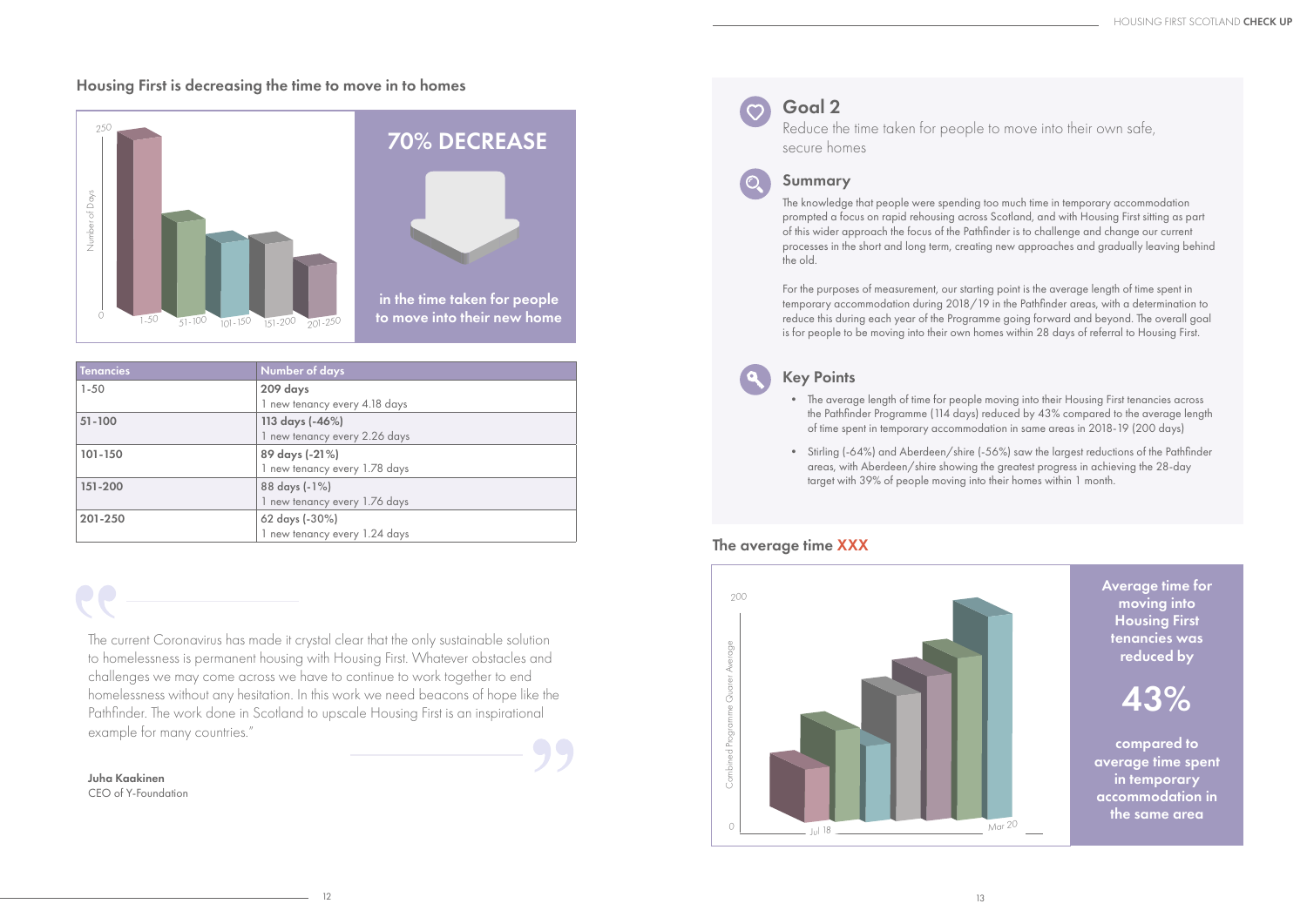# John, Glasgow

John is a military veteran and former nurse. For as long as John can remember he says he has always felt out of place in a house. Even as a young boy he felt more at home in the outdoors. As he grew older John began living in a tent. John's health began to deteriorate as he got older leading to a hospital stays. His condition became so bad that he was no longer fit enough to continue living outdoors and was given a place in shared accommodation – he is now a Housing First tenant in Glasgow.

"When I was a kid, I hated living in houses. It got to the stage that I ran away from home as a young boy. When I came back I asked my mum to get a tent and put it round the back garden. I don't think she was too pleased, but it was probably the only thing she could do so she agreed." Says John.

"When I got a bit older, I began camping out with some other folk. At the time I was serving in the armed forces, but I continued to stay in the camp site on and off for most of my adult life. For some reason I just didn't like houses. I felt trapped in them, like the walls were closing in.

"I had been camping until last year when I was taken into hospital. The campsite was up a big hill and I wasn't able to make the walk up anymore, so I had to think about staying somewhere else. I moved into Rodney Street shelter in Glasgow. I didn't know what to expect but it was Ok, and the staff were incredible.

"A few months after arriving at Rodney Street, I was offered a home of my own through the Housing First programme. I refused it but when a house came up in an area of Glasgow, I was familiar with, I decided to take the chance. At first, I hated it. I could feel the walls closing in like before. But the Housing First support staff were incredible. They stood by me every step of the way and did everything they could to help me adjust to living in my own home. I've now been in my wee house for almost a year and I love it. I'm always thinking about different things to do to improve it. I can see me living here for the rest of my life, hopefully."

# Goal 3

 $\bigcirc$ 

Increase tenancy sustainment and reduce repeat homelessness

# Summary

The substantial international evidence behind Housing First points to a tenancy sustainment rate of 80-90% and through the Pathfinder we aim to match this, while better understanding the impact that scaling up has on this success rate.

For example, it is important to understand how we ensure what we can make work for 50 people can work equally well for 500, and in time, 5000. We will be asking questions going forward about what happens to tenancy sustainment beyond the 12-18-month project timescale, only through scaling up and checking up can we develop an understanding of the tenancy sustainment rate we can expect to achieve in the longer term.

We also want to accurately monitor and record tenancies that come to an end, and for what reasons, paying particular attention to examples of repeat homelessness.

# Key Points

• Each of the areas recorded a significant improvement on the number of people experiencing repeat homelessness, with Edinburgh and Stirling seeing nobody returning

• Tenancy sustainment has stayed above 90% for the full Programme so far, sitting at 92% at the end of March 2020, with 232 households still living in their own secure home

- 
- to homelessness
- 
- Edinburgh (98%) and Glasgow (92%) report the highest levels of local tenancy sustainment
- been at home for more than 18 months
- 

• 58 people (25%) have been in their own home for more than a year, 21 of whom have

• Nobody has been evicted from their tenancy since the Pathfinder Programme began

# However:

tenancies ending being the death of the tenant (8 people) and long-term prison

- 20 people (8%) are no longer in their tenancies with the most common reasons for sentences (6 people).
- 4 people (1.6%) have returned to homelessness after moving into their Housing First local authorities in the Pathfinder Programme during 2018-19 (7.2%)

tenancy, representing a 78% decrease in the repeat homelessness rates recorded by the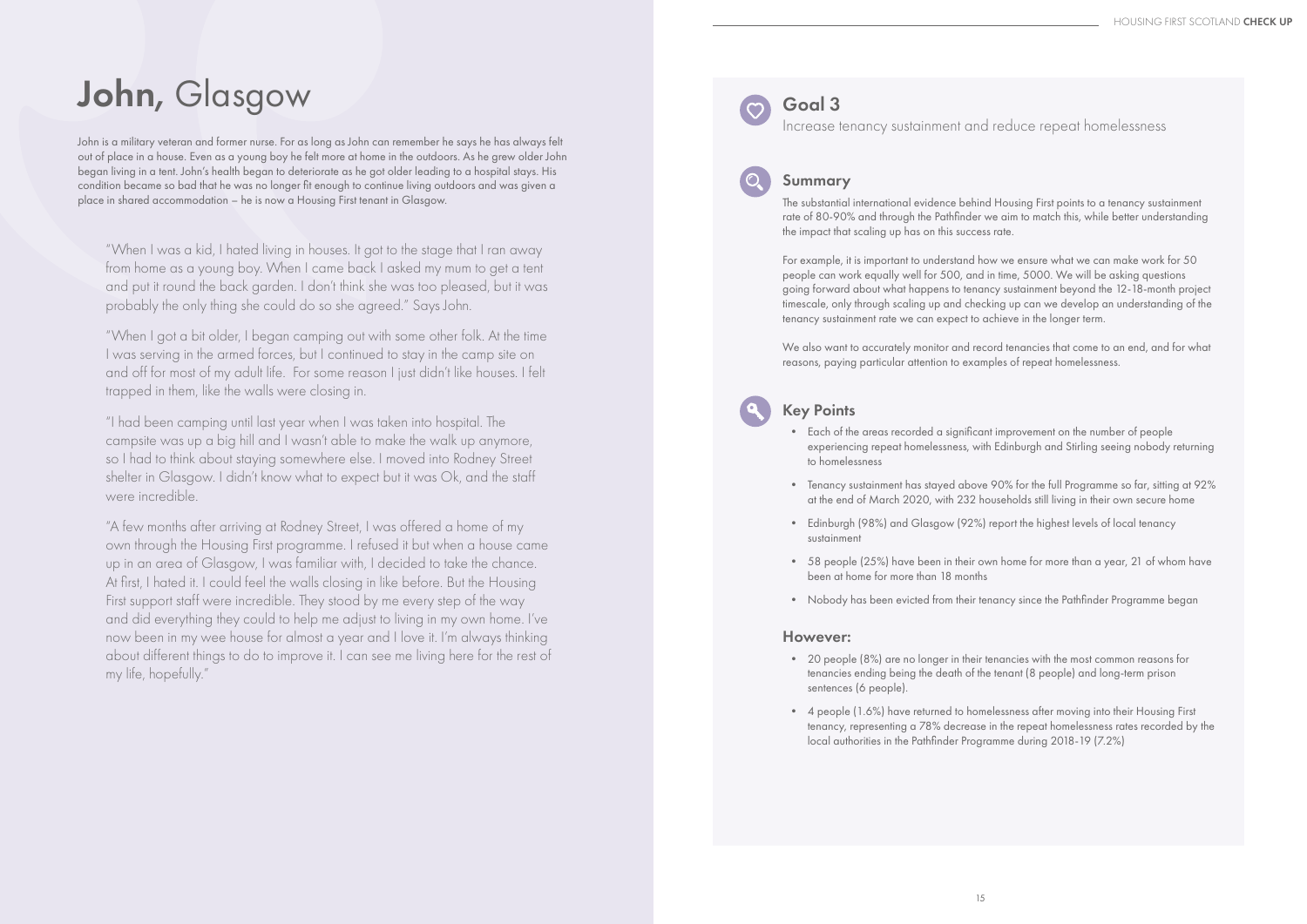# More tenenacies are being sustained

This table illustrates how long people have been sustaining their tenancies for, alongside the number of different reasons for tenancies ending. It shows that far more tenancies are being sustained than have ended, and that over time the successful tenancies are lasting for longer.

| <b>Pathfinder Area</b> | 2018-19 | Pathfinder at end<br><b>March 2020</b> | <b>Change</b> |
|------------------------|---------|----------------------------------------|---------------|
| Aberdeen/shire         | 5.8%    | 3.2%                                   | $-45%$        |
| <b>Dundee</b>          | 3.9%    | 2.3%                                   | $-41%$        |
| Edinburgh              | 6.8%    | $O\%$                                  | $-100%$       |
| Glasgow                | 8.6%    | 1.7%                                   | $-80%$        |
| <b>Stirling</b>        | 9.8%    | $0\%$                                  | $-100%$       |
| <b>Pathfinder</b>      | 7.2%    | 1.6%                                   | $-78%$        |



We can see clients responding too, they recognise that things are not good for society at the moment, but it has made them embrace this negative situation and use it to aid their own recovery and the recovery of their community; one client is volunteering at a local foodbank to prepare take away meals for people who are currently shielding, others are supporting their neighbours by supporting them with essential shopping.

Wellbeing, mental and emotional health are significant areas of support during this time, combating isolation and loneliness, and keeping people connected is vital. Harnessing social distancing, some visits are still being made face to face, meeting people in their local street, using digital platforms and being really creative about how we link with each other. Whatever the mechanism, we are determined that support continues to be provided.

Partnership working is the hallmark of the Housing First success story, at these difficult times, the strength of this investment from each of the partners is evident as we all strive to do the best for each client's needs. We have also been working hard to prepare clients to move on into their new homes when lockdown is lifted.

Specialist support workers are noticing that clients are embracing harm reduction techniques and some are continuing to bond with their first ever home of their own by decorating every room!

 These stories say so much about how far our clients have come in the most difficult of situations – we are so proud of each of them, it is a delight to walk alongside them in this journey of a lifetime, which we are all in together.

Fi Grimmond Service Manager, Salvation Army

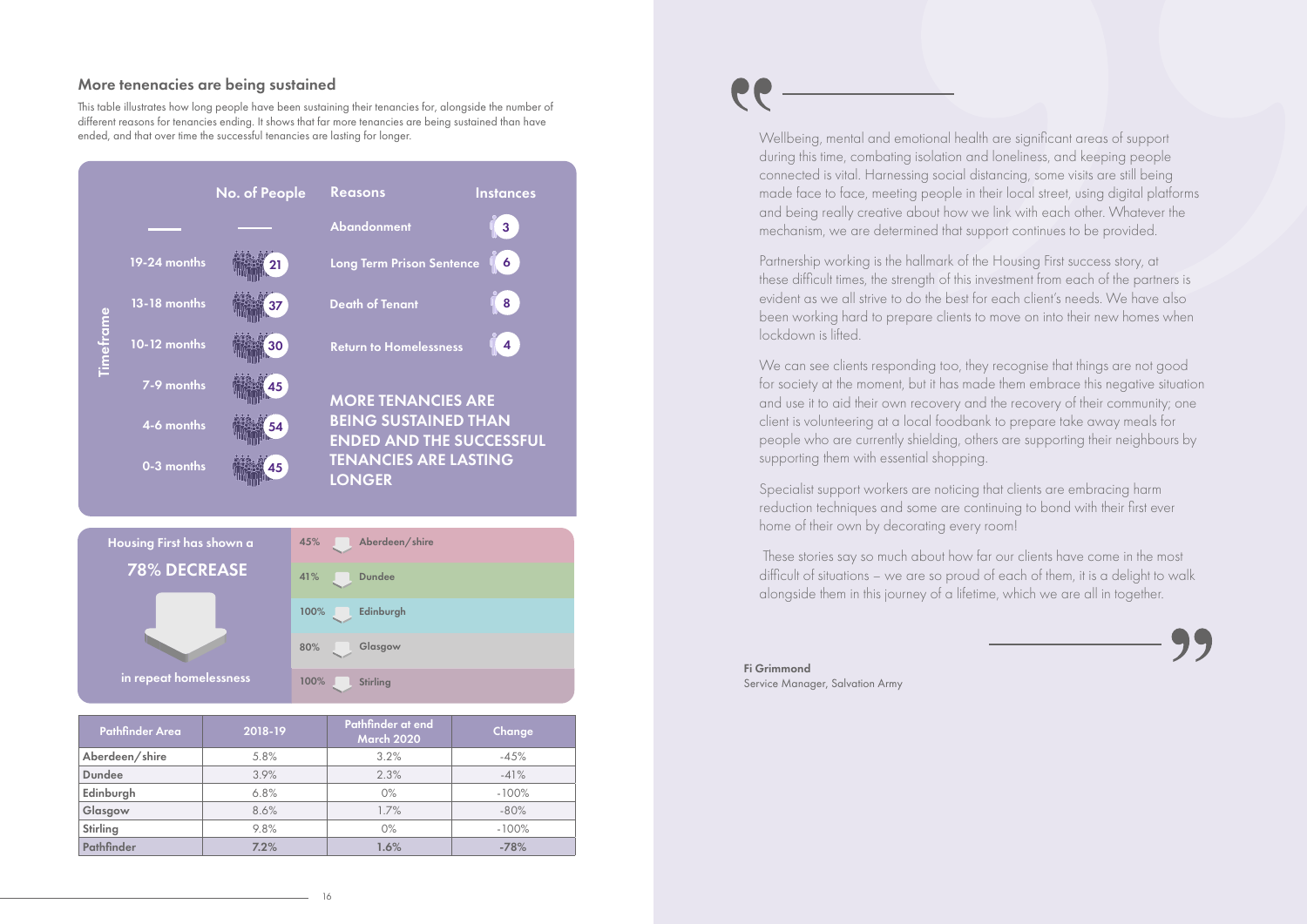

# **OUR SPEND**

Scotland's Housing First Pathfinder was catalysed by Social Bite, who secured housing pledges from Housing Associations and local councils and pledged their own funding to enable each tenant to have a support worker, someone alongside them to help them build and live their lives. Merchants House Glasgow were invited to take part in the pathfinder and committed a remarkable £200k. Homeless Network Scotland and Corra Foundation were appointed as project and fund managers.

Rapid Rehousing and Housing First was the cornerstone recommendation from the Homelessness and Rough Sleeping Action Group appointed by Scottish Ministers following the statement in the SNP Government's Programme for Government in 2017, backed by a £50m new fund over 5 years. Housing First was also the key recommendation of the Scottish Parliament's cross-party Local Government & Communities Committee which reported in February 2018 following a year-long inquiry.

> Anticipated grant expenditure for the coming financial year April 2020 – March 2021 is £3,120000



Now a national policy objective, Scottish Government funding was being considered to drive forward efforts to scale Housing First in Scotland. Partners were excited when the Scottish Government connected their high-level commitment to Housing First to the Pathfinder that was already underway. In doing so, Scottish Government became the main funder of a much larger £10m Housing First Pathfinder programme that can reach further

# The total grants paid to consortia at 31 March 2020 will be £2,198910



# Starting with people.

There is no experience like lived experience, and this has been central to Housing First developments in Scotland. There are four key messages we hear repeatedly across a range of consultations and collaborations:

# Already here

People are ready to engage, and we have to be patient and open to what that engagement looks like for them, and to adapt our approach to fit.

## Been there, done that

The role of lived experience can be hugely beneficial and particularly powerful in building trusting relationships.

# A locked door

People want their own place, a safe home – somewhere they can lock the door. Compared to the insecurity of sleeping rough or living in some hostels, it was stark that prison was mentioned many times as a better place where people can "put things on the wall," had "control" over "who gets in your door," and "had a routine, a job, friends, a telly."

# I want a bit of that

The power of feeling integrated within a community, seeing others do well, was highlighted as fundamental to building a life.

If you get on the number 2 bus in Glasgow you'll eventually end up in Baillieston. If you get on the same bus the next day and expect to get to Easterhouse, where do you think you'll end up? Baillieston… Let's get the bus to Easterhouse together.

Duncan Homeless Network Scotland



In the lead up to and across the first full year of the Pathfinder, a series of learning events were facilitated for Housing First pathfinders, champions, and leaders across Scotland to discuss challenges and progress and share solutions.

*Across this year, we are able to identify aspects that have been enabling progress, and those that have been getting in our way.*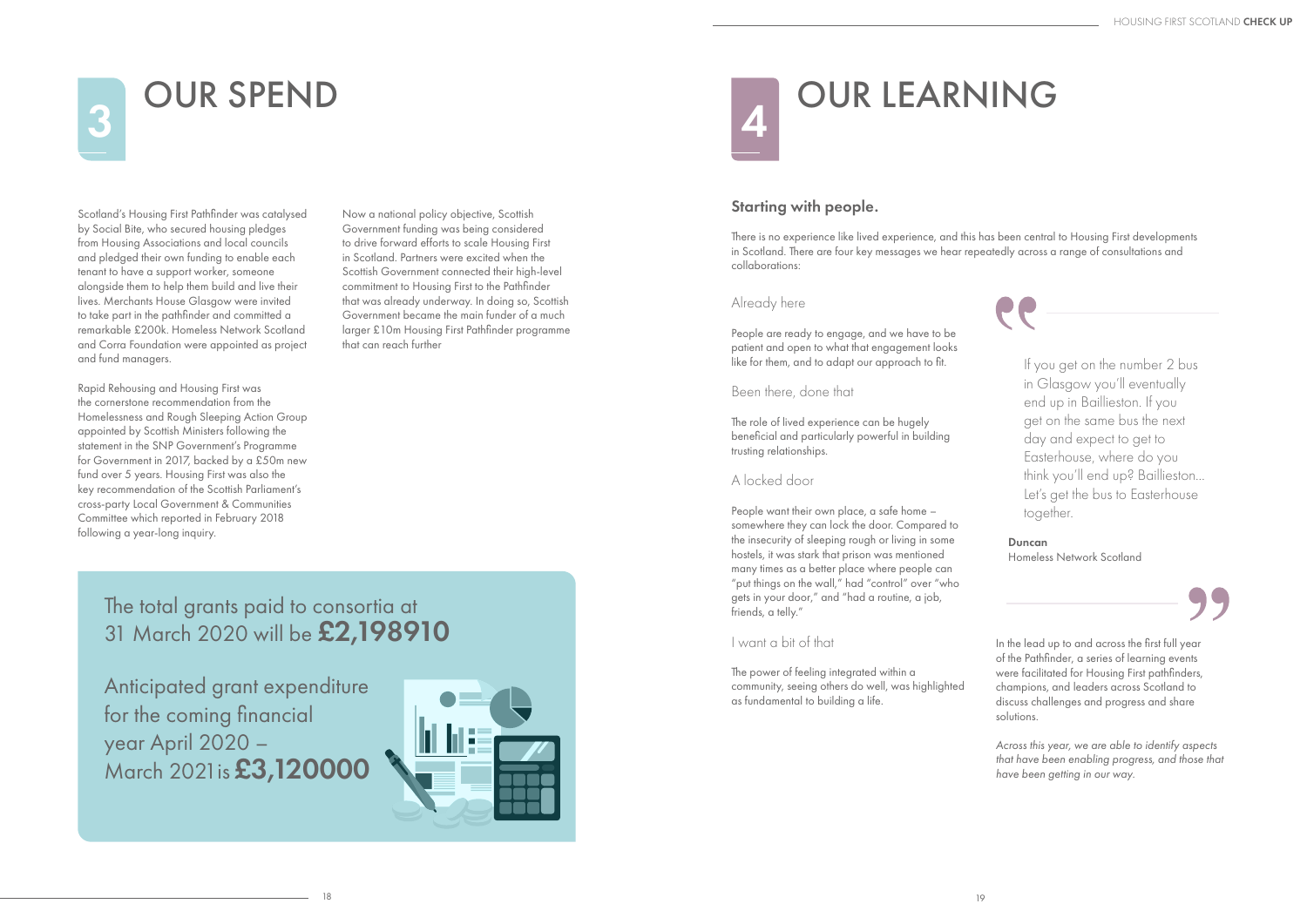As project and fund managers, the teams at Homeless Network Scotland and Corra Foundation have worked hard to ensure transparency and ensure information about the pathfinder is available quickly. This is in a coordinated and universal way, including through the monthly 'tracker' monitoring report and twice yearly 'connect' events for pathfinders and other leaders to get together and share learning. This has also been done on a personalised way, responding quickly to the many queries about Housing First received by email, the media and through social media.

### *When it comes to partnership and collaboration, what can make the difference in the early stages of developing and delivering Housing First?*

- A focus on transformational change and a shared long-term vision is key; stepping stones to get there can be identified along the way. Attention and time needs to be given to how you build the capacity and create the environment for change, prioritising time and space for conversations and debates across sectors.
- Although a principle of Housing First is that support and housing are independent, it is important and highly beneficial to have both closely involved from the earliest stages of a tenancy. Collaboration across organisations and sectors and the sharing of learning and insights are key to ensuring that Housing First is consistent and effective 'on the ground'.
- When current systems are slowing or blocking progress, there needs to be an early and shared willingness and ability to "short-circuit" or change the system. Integrated strategies and commissioning can succeed if there is a presumption of partnership working with all priority setting and strategy development being coproduced and owned.

• By-name lists can speed up the success of Housing First but there must be the capacity to work rapidly to house people in immediate need who may not be 'known'.

### *What key considerations can help support and housing providers in the early stages?*

- The establishment of a multi-agency screening group in **Aberdeen** – including the local authority, HSCP, Community Safety Partnership, third sector and housing associations – to ensure the widest reach to find and respond to those who will most benefit from Housing First.
- Focusing on culture change in **Dundee** collectively changing mind-sets first and then establishing new processes and procedures to match. Working together to move away from the 'sausage factory' mentality, to a shared understanding of the local challenges, effective solutions and steps required to implement them.
- Housing First Edinburgh has had to review how it operationalises Housing First within a choice-based letting system to maximise allocations to Housing First and minimise the time between a flat becoming available and the move in date. Bids for available properties are usually managed by a partnership of the City of Edinburgh Council and 19 Housing Associations; with Housing First this is reviewed alongside Cyrenians and the local consortia.
- Working with partners in Glasgow to test the concept of Prison to Home, initiating Housing First assessment processes in prisons, arranging for virtual home viewings or escorted leave to view potential homes. Embedding the ambition of a home and support being available on day of release. It is intended that this initiative will increase the number of people leaving prison into their own home going forward.
- Responding to a slower than anticipated start for Housing First referrals in Stirling, the steering group prioritised improving local understanding of Housing First across key partners.

- Listening to people is key and if there must be patience and openness to understand perceived "risks" or "barriers" or an individual's reluctance to take a tenancy.
- For tenants particularly young tenants digital access is an imperative, and a key tool to encourage and support integration within communities.
- For Housing Associations that can make available even a handful of lets, Housing First is a win-win – if you partner with the right organisation to deliver support.
- It is important to be mindful of the practicalities, risks, challenges and misconceptions involved when services begin to do Housing First on the ground.

# GETTING GOING The early stages of setting up Housing First

### *Collective problem solving*

 This led to an increase in referrals and provided an opportunity to further test and refine referral procedures to ensure they work as intended.

- Responding to the mix of 'excitement and scepticism' experienced by people following an offer of Housing First, maintaining the positive momentum while waiting for an offer of housing was proving a crucial moment – ensuring support and housing were clear and consistent in all engagement with tenants is vital.
- Developing the right local partnerships to offer people as much choice as possible when furnishing their home can quickly make a house a home and provide the safety and security people want behind their "locked door."
- Changes in practice and language do not happen at the same pace, and ideas about 'tenancy readiness' remained well into Housing First delivery. With evidence suggesting an 80% sustainment rate, the Pathfinder Programme has proved very successful in this regard, with 92% of tenancies being sustained as of 31 March 2020.

# BUILDING MOMENTUM How do you begin to change the system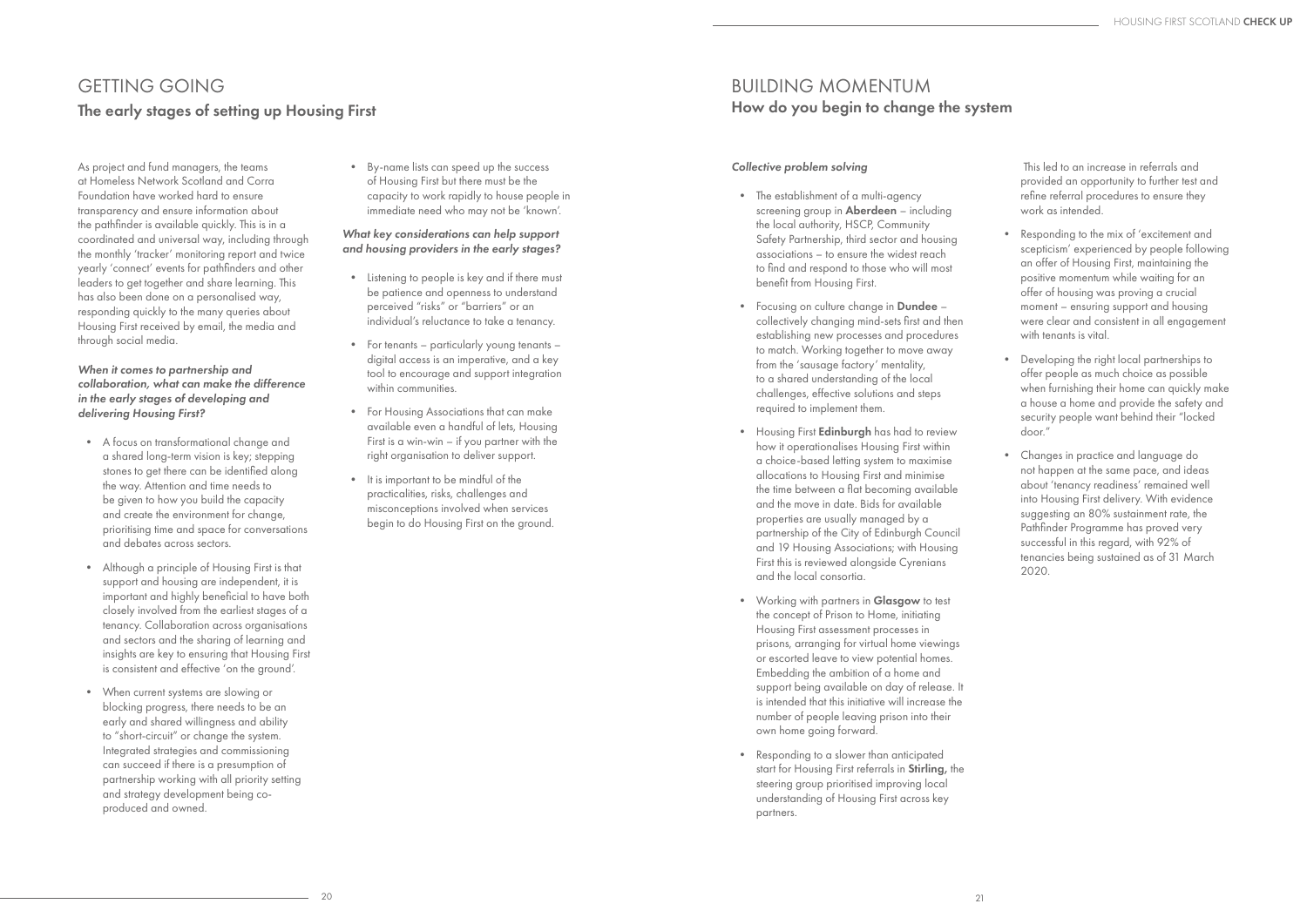*S*caling up Housing First is a significant - but worthwhile - challenge for all involved. Local systems are being tested and upscaling Housing First requires people and places to adapt what they do and how they do it – and for both housing and support capacity to be available and aligned.

There are core issues that caused most challenges and that will remain our priorities going forward:

To further speed up the access to housing in Dundee an allocations protocol has been set up specifically for Housing First to ensure that people move through and into their home as quickly as possible, including Dundee City Council keeping empty homes available for rapid Housing First allocations. For the same reason, Community Care Grants are being fast-tracked – down from six to eight weeks to two weeks, with a specific person leading from the council. These improvements have contributed to a two-thirds increase in the number of tenancies starting in the second half of 2019-20 compared to the first half.

- So that the programme is as effective as possible, Edinburgh amended its approach to finding those who will benefit most from Housing First to reflect an emphasis on supporting people who are sleeping rough, and by the end of the year twothirds of people housed directly from rough sleeping were in Edinburgh This important change recognises the need to avoid the chance of people believing they have to maintain difficult and potentially dangerous circumstances in order to 'get Housing First.'
- Choice and control is a key principle of Housing First and this extends to people furnishing and decorating their new home. Recognising that this is a crucial opportunity to engage people and build relationships, Glasgow is providing support workers with individual credit cards to allow them to respond quickly and flexibly alongside those they are working with.
- In Dundee, the consortium partners are testing the role of social media in managing risk. Where appropriate and consent is given, the Snapchat map feature is being used to share locations, with WhatsApp providing an encrypted, accessible method of communication among partners.
- Recognising the significance of some people's support needs, Edinburgh has been flexible in offering two support packages where suitable. Of the five people who have received dual support, two have now tapered down to one package, illustrating that "Risks don't become less via exclusion."
- With the responsibility of statutory duty, the Health and Social Care Partnership are leading a training programme to create a joint risk protocol among all partners in Glasgow.
- This will be focused on a person's aspirations and where they are now, instead of holding onto things from their past.
- Stirling has carried out community mapping exercises to understand any potential risks in the immediate vicinity of tenancies. This is done in partnership with police who can provide generic intelligence of local areas and potential issues.
- Again, on the theme of partnership, Aberdeen City and Aberdeenshire have been able to mitigate risk with a particularly inclusive Consortium Board. As well as third sector organisations membership includes HSCP, RSLs, three care partners, and both local authorities.
- While housing availability isn't an immediate challenge across the Pathfinder areas, two main issues exist within the biggest cities. In Edinburgh there remains the challenge of a more acute demand for housing and working at pace within the city's Key to Choice allocation system. And in Glasgow there remains the ongoing challenge of sourcing adapted properties, particularly for those who have addiction-related amputations and have specific accessibility requirements. While this remains a minority of tenants, the waiting time for a suitable property to become available (or adaptations to be completed) extends the average waiting time for a Housing First tenancy in the city.
- Where the intensity of Housing First support is not required but support needs exist, Stirling Council is now spot purchasing housing support – ensuring that a rapid, appropriate housing solution can still be found when someone doesn't require Housing First.
- Aberdeen City and Aberdeenshire work closely together in upscaling Housing First across both urban and rural communities. In Aberdeenshire, temporary furnished flats are being flipped and made permanent when a person is keen to do so – a common sense solution bringing move-in times down to 40 days in some cases.
- Across all areas, workforce planning and retention of Housing First support workers will be key to a nation-wide scaling up. It was recognised in this first year that there are a range of considerations for providers around existing salary and staff structures and 'going rate' across the care sector. We've invited CCPS to undertake a salary benchmarking with recommendations to inform the Housing First National Framework in development.

# WHAT CHALLENGED US MOST Sustaining and increasing pace

Upscaling Housing First requires strong collaboration across a range of sectors. This includes rethinking how we take a collective approach to risk and ensuring that everyone involved is safe and protected without creating unnecessary barriers.

Working together the Board is able to keep fidelity to the model and to effectively share knowledge – recognising that every partner: "Holds a different piece of the whole."

Prior to the significant, ongoing impact of the COVID-19 pandemic, partners across the Pathfinder areas moved 252 people experiencing homelessness into a home of their own, with 232 sustaining their tenancy at 31 March. The pace and progress of the Pathfinder Programme – and the scaling up of Housing First across Scotland – will undoubtedly be impacted.

The security and safety of a comfortable home is now more important than ever and the success to date of the Pathfinder Programme provides ample justification to hold Housing First at the heart of the many plans that will be developed and delivered in the coming months. Many questions from before will remain, and many new ones will need answered. Key questions that were in Pathfinders' minds that can offer some direction to upcoming plans:

Key questions that will need to be addressed during the immediate next phase

- What revisions could be made to timescale and resources to mitigate impact of COVID-19 and, importantly, to ensure that Housing First is a priority strategy in national and local recovery plans?
- How will we understand and measure the impact of Covid-19 on Housing First alongside the overall impact on Rapid Rehousing Transition Plans.
- How can support partners create an environment that supports, nurtures, and retains staff in this new environment? And how should consortia approach recruitment in the interim, and what measures should this be linked to?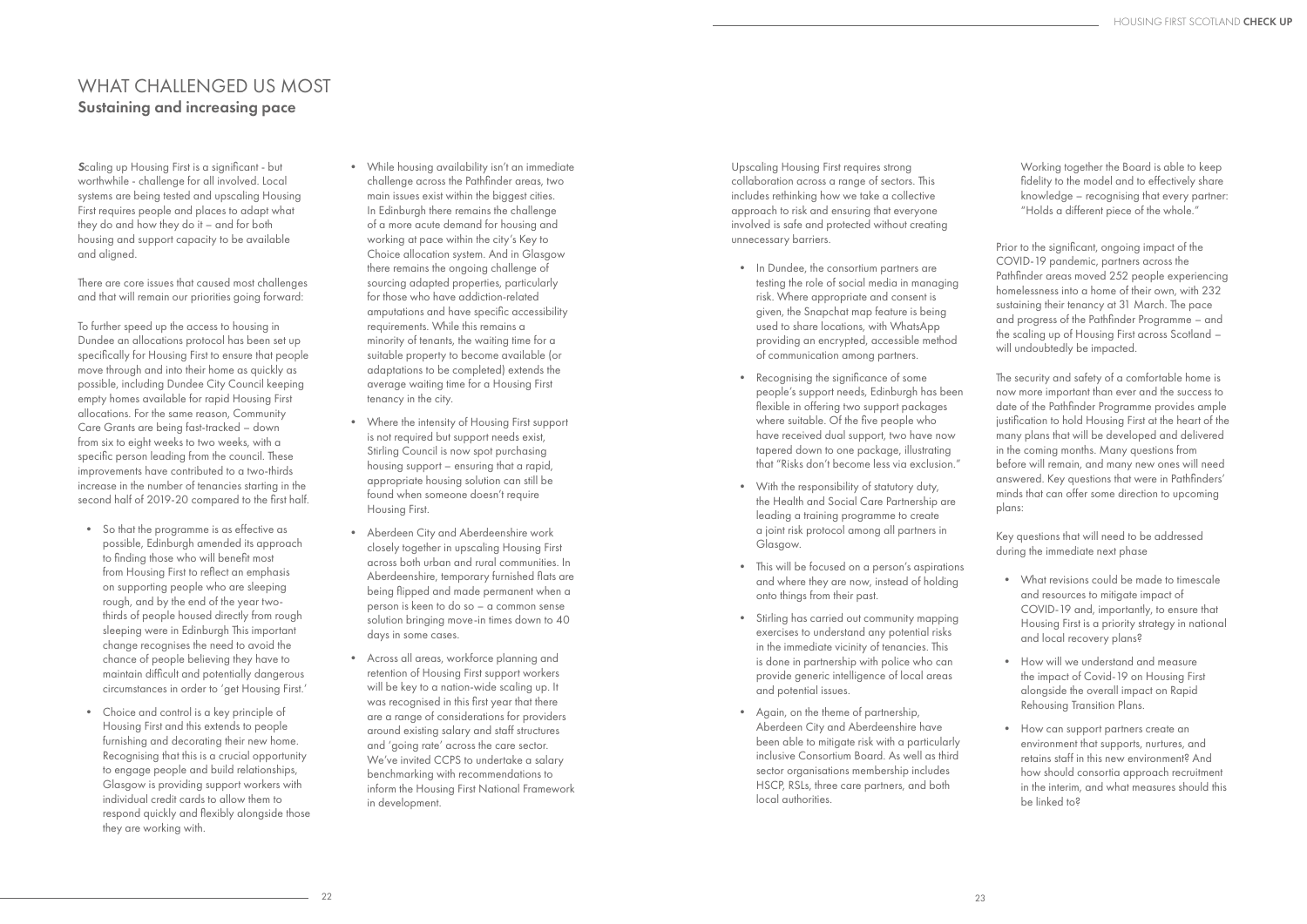# 1. Size Up

Horizon scanning and assessment of the scale and potential in diverse settings. The Glasgow pilot and the emerging international evidence.

### 2. Tune Up

getting it right, creating new partnerships, ensuring good governance, planning and support in place to smooth out the bumps and refine processes in the lead up to launch.

## 3. Ramp Up

where we are now. Ongoing assessment of impact and measuring performance. Moving forward with independent evaluation carried out by the award winning I-SPHERE at Heriot Watt University, which is among the UK's top social and housing policy research centres.

Move rapidly to house as many people as possible in the Pathfinder areas, learning as we go in order to introduce Housing First at scale in the Pathfinder areas and beyond.

# 4. Check Up

# 5. Housing First Scotland

a new national framework to support all partners continue to ramp up across all 32 local authority areas in Scotland, in line with local need.

# <sup>5</sup> GOING FORWARD



# Five Steps To A Housing First Scotland

Housing First feels – is – intuitively right. Every experience of homelessness and every path out is unique, one factor common to each is that housing ends homelessness. But the wrap around support and person-centred approach of Housing First is also backed by the strongest, most compelling international evidence.

The formation of the Housing First Scotland Pathfinder in 2018 was designed to scale up the approach and test its effectiveness in diverse settings, taking in towns and cities from the hustle and bustle of the central belt to the dramatic rural coastline of Aberdeenshire. With a multi-million funding package in place, five steps to a Housing First Scotland were identified.

# CHANGING A SYSTEM – WHAT'S YOUR ROLE?

Scaling up Housing First as part of a new Rapid Rehousing approach is a significant change programme for people working at national and local level. But the transition now underway is based on overwhelming evidence and experience and, once it has been achieved, will reduce the time people spend homeless and the damage it causes. It will also be more effective and cost-effective for local authorities and partners. The Berkano2 'two loops' is a useful way to understand this change and each of our roles within it.

For tackling homelessness in Scotland, the dominant system has peaked and become ineffective - with homelessness no longer reducing and people spending long periods of time in temporary forms of accommodation, sometimes segregated from their community. In this unequal system, people face real disincentives to work or learn due to the housing benefit models within different types of homeless accommodation



The new system of earlier prevention, rapid rehousing and Housing First is emerging. To ensure a safe transition, the old system needs experienced 'care-takers' to support services and approaches – and most importantly, the people using them - until the services are no longer needed.

The new system needs leaders to drive change and ensure it is embedded and maintained – the new normal. And this transition needs people to monitor and scrutinise it – to advocate for and defend the rights of people - until the new system of responding to homelessness is of the right scale and working effectively.

What's your role?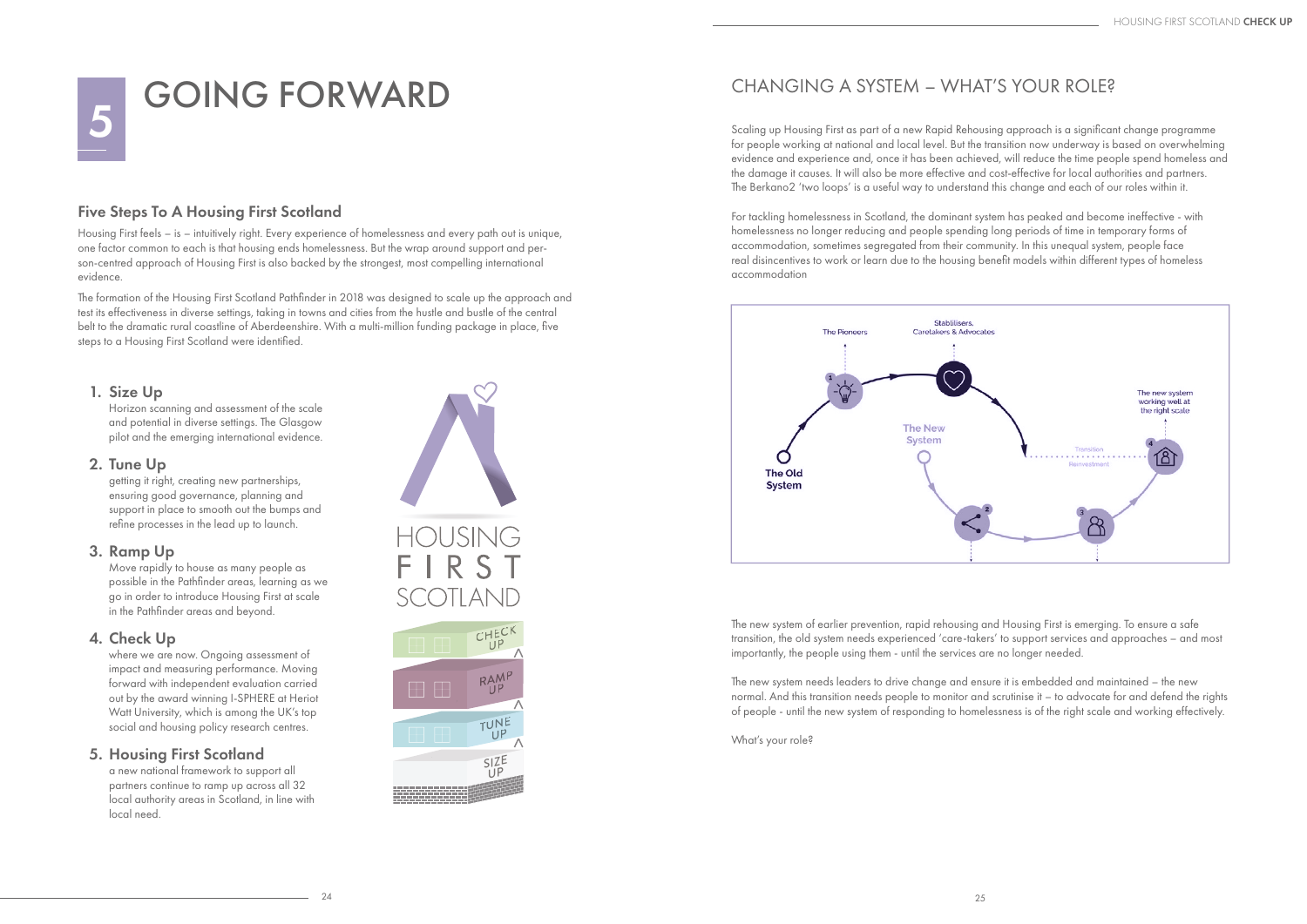Housing First Scotland belongs to everyone who is helping Housing First become the first response for people whose homelessness is made harder by experiences such as trauma, abuse, addictions, and mental ill health. It is hosted by Homeless Network Scotland, co-founded with Turning Point Scotland and I-SPHERE at Heriot-Watt University in 2016. Housing First Scotland is funded by the Corra Foundation to work across all parts of Scotland.

Scotland's Housing First Pathfinder is led by multi-agency partnerships in Aberdeen/shire, Dundee, Edinburgh, Glasgow, and Stirling. 15 services are delivering support, with a lead support provider in every area: Aberdeen Cyrenians, Transform Community Development, Cyrenians, Turning Point Scotland and Loretto Care.

Catalysed by Social Bite and Scottish Government, the Pathfinder is managed by Corra Foundation and Homeless Network Scotland and funded by Scottish Government, Social Bite and Merchants House Glasgow. Heriot-Watt University are undertaking a full evaluation.

# THANK YOU